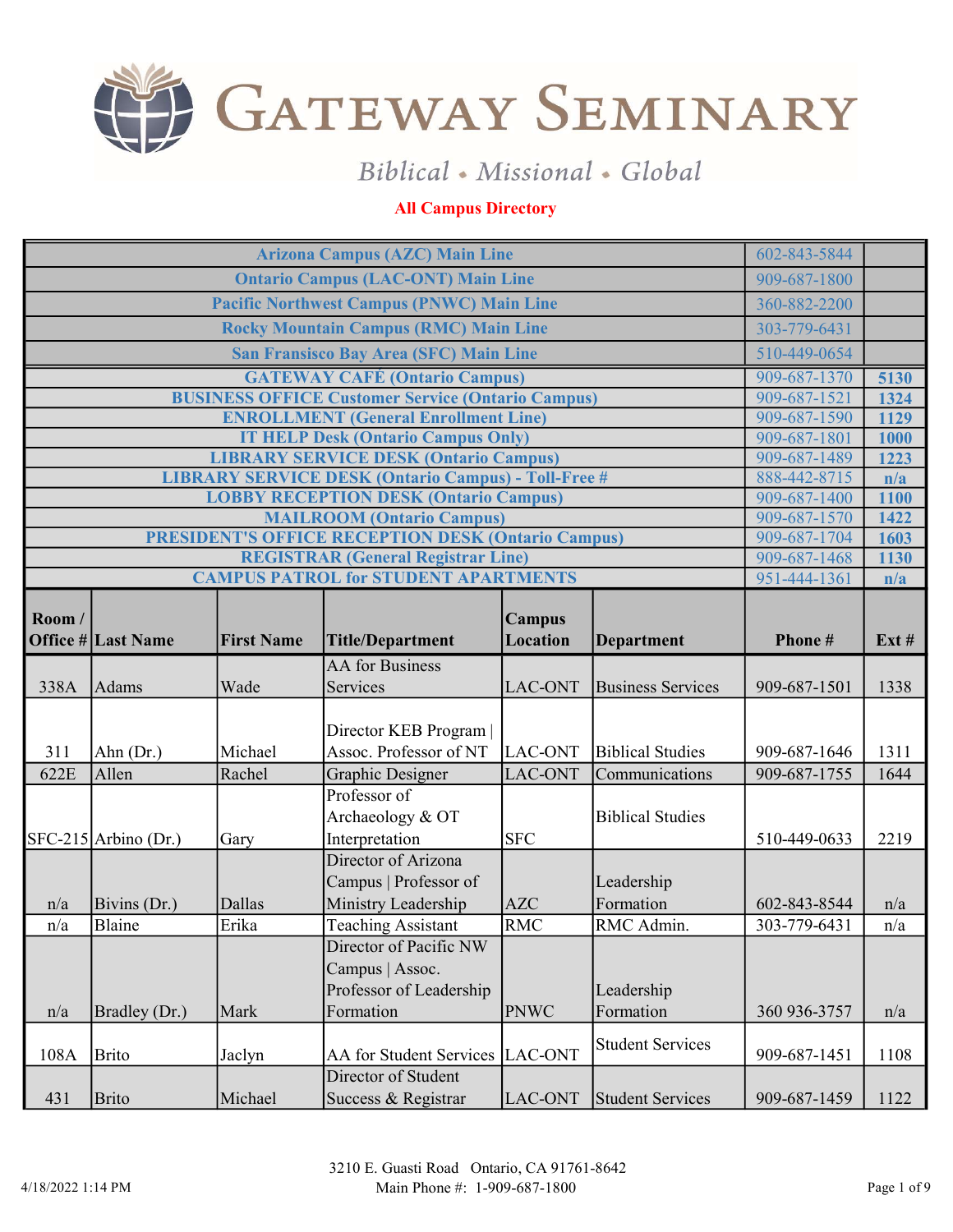| Room/ | <b>Office # Last Name</b> | <b>First Name</b> | <b>Title/Department</b>               | <b>Campus</b><br><b>Location</b> | Department               | Phone #      | $\mathbf{Ext} \, \mathbf{\#}$ |
|-------|---------------------------|-------------------|---------------------------------------|----------------------------------|--------------------------|--------------|-------------------------------|
|       |                           |                   | AA for Online                         |                                  |                          |              |                               |
| 420A  | <b>Brummett</b>           | Akila             | Education                             | <b>LAC-ONT</b>                   | <b>Online Education</b>  | 909-687-1628 | 1417                          |
| 114A  | Calcagno                  | Benjamin          | <b>Enrollment Specialist</b>          | <b>LAC-ONT</b>                   | <b>Student Services</b>  | 906-687-1465 | 1116                          |
|       |                           |                   | Director of CEB                       |                                  |                          |              |                               |
|       |                           |                   | Program   Professor of                |                                  | Leadership               |              |                               |
| 306   | Chien (Dr.)               | Martin            | Leadership Formation                  | <b>LAC-ONT</b>                   | Formation                | 909-687-1640 | 1306                          |
|       |                           |                   | Dir of Jonathan Edwards               |                                  |                          |              |                               |
|       |                           |                   | Center   Professor of                 |                                  | Historical/Theologic     |              |                               |
| 310   | Chun (Dr.)                | Chris             | Church History                        | <b>LAC-ONT</b>                   | al Studies               | 909-687-1644 | 1310                          |
| 432   | Colbert                   | Jeff              | Network Specialist                    | <b>LAC-ONT</b>                   | IT                       | 909-687-1551 | 1432                          |
|       |                           |                   | <b>Student Success</b>                |                                  |                          |              |                               |
| 114E  | Conn                      | Andrew            | Coordinator                           | LAC-ONT                          | <b>Student Services</b>  | 909-687-1461 | 1124                          |
|       |                           |                   | <b>Accounts Payable</b>               |                                  |                          |              |                               |
| 329D  | Corral                    | Virginia          | Specialist                            | LAC-ONT                          | <b>Business Office</b>   | 909-687-1527 | 1356                          |
|       |                           |                   | AA for Academic                       |                                  |                          |              |                               |
| 506   | Dent                      | Anne              | Services                              | LAC-ONT                          | <b>Academic Services</b> | 909-687-1601 | 1506                          |
|       |                           |                   | <b>Baker James Cauthen</b>            |                                  |                          |              |                               |
|       |                           |                   | Professor of World                    |                                  | Missions/Intercultur     |              |                               |
| 515   | Dent (Dr.)                | Don               | Missions                              | <b>LAC-ONT</b>                   | al Studies               | 909-687-1674 | 1515                          |
|       |                           |                   | Chair of                              |                                  |                          |              |                               |
|       |                           |                   | Historical/Theological                |                                  |                          |              |                               |
|       |                           |                   | Studies   Professor of                |                                  | Historical/Theologic     |              |                               |
| 411   | Durst (Dr.)               | Rick              | <b>Historical Theology</b>            | <b>LAC-ONT</b>                   | al Studies               | 909-687-1625 | 1411                          |
| 604A  | Espinoza                  | Eric              | AA to President                       | <b>LAC-ONT</b>                   | President's Office       | 909-687-1705 | 1606                          |
|       |                           |                   | Director of Online                    |                                  |                          |              |                               |
|       |                           |                   | Education   Assoc.                    |                                  |                          |              |                               |
|       |                           |                   | Professor of Educational              |                                  | Educational              |              |                               |
| 408   | Ferguson (Dr.)            | Kristen           | Leadership                            | <b>LAC-ONT</b>                   | Leadership               | 909-687-1635 | 1408                          |
| n/a   | Fitzpatrick               | Sonya             | AA for PNW Campus                     | <b>PNWC</b>                      | PNWC Admin               | 360-882-2200 | n/a                           |
|       |                           |                   |                                       |                                  | Professional Grad        |              |                               |
|       |                           |                   | D.Min Program                         |                                  | Studies (D.Min           |              |                               |
| 518B  | Garland                   | Jacqueline        | Coordinator<br>Regional Librarian for | <b>LAC-ONT</b>                   | Program)                 | 909-687-1609 | 1550                          |
| n/a   | Gill                      | Catherine         | <b>AZC</b>                            | AZC                              | Library                  | 602-843-8544 | n/a                           |
|       |                           |                   | Professor of Ministry                 |                                  |                          |              |                               |
|       |                           |                   | Leadership   Assistant                |                                  |                          |              |                               |
|       |                           |                   | D.Min Dir. - Korean                   |                                  | Leadership               |              |                               |
| 508   | Gill (Dr.)                | David             | Track                                 | <b>LAC-ONT</b>                   | Formation                | 909-687-1603 | 1508                          |
|       |                           |                   | VP of Enrollment &                    |                                  |                          |              |                               |
|       |                           |                   | Student Services                      |                                  |                          |              |                               |
|       |                           |                   | Assoc. Professor of                   |                                  | Historical/Theologic     |              |                               |
| 115   | Groza (Dr.)               | Adam              | Philosophy                            | <b>LAC-ONT</b>                   | al Studies               | 909-687-1450 | 1115                          |
|       |                           | Manuel            |                                       |                                  |                          |              |                               |
| 427   | Guerrero                  | (Manny)           | Director of Facilities                | LAC-ONT                          | Facilities               | 909-687-1560 | 1427                          |
| n/a   | Hahne (Dr.)               | Harry             | Professor of NT Studies AZC           |                                  | <b>Biblical Studies</b>  | 602-843-8544 | n/a                           |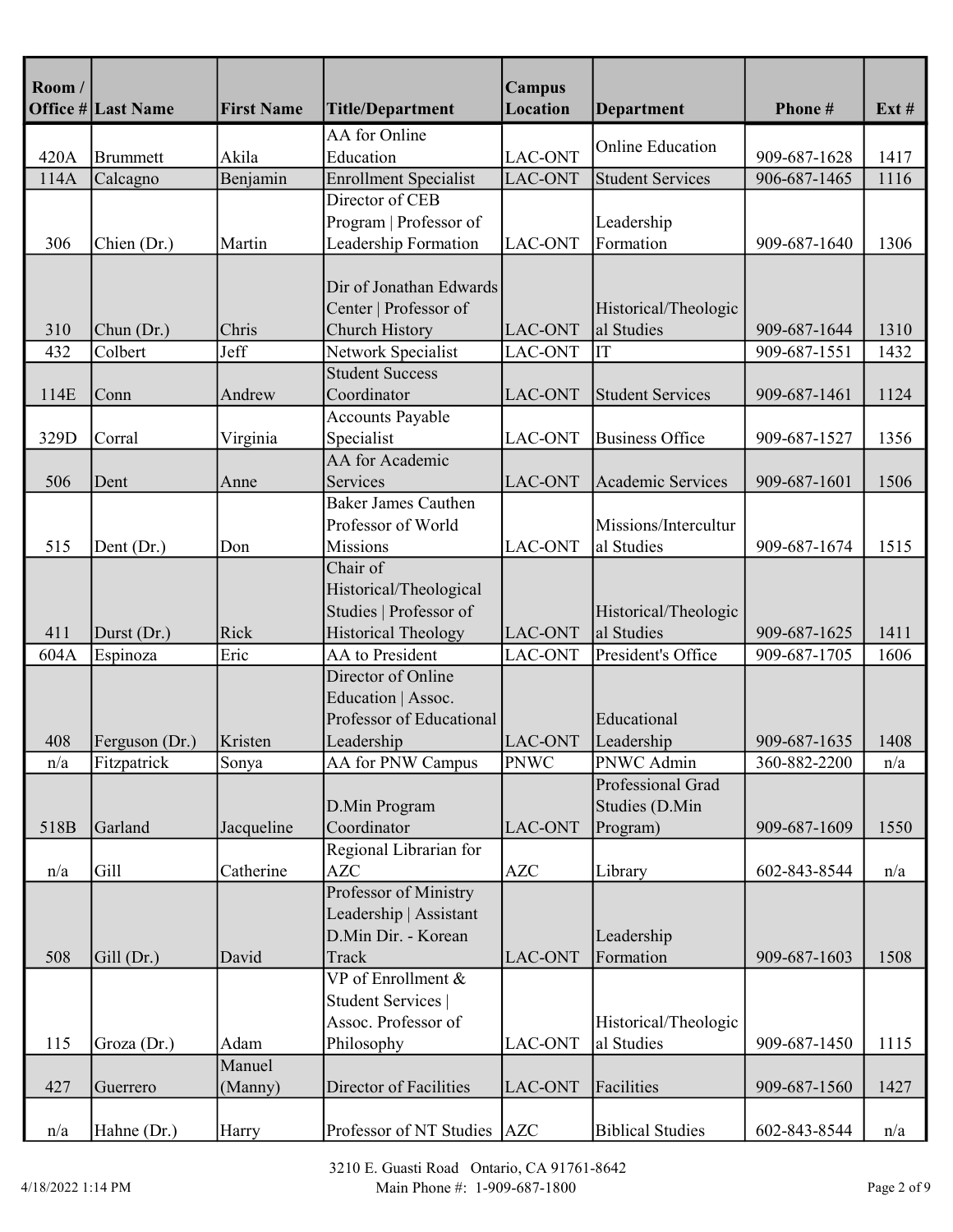| Room/         | <b>Office # Last Name</b> | <b>First Name</b> | <b>Title/Department</b>                                                                                     | <b>Campus</b><br>Location | Department                                     | Phone #      | $\mathbf{Ext} \, \mathbf{\#}$ |
|---------------|---------------------------|-------------------|-------------------------------------------------------------------------------------------------------------|---------------------------|------------------------------------------------|--------------|-------------------------------|
| 320B          | Harris                    | Jesse             | AA for Advance                                                                                              | <b>LAC-ONT</b>            | <b>ADVANCE</b>                                 | 909-687-1654 | 1351                          |
|               |                           |                   | Director of Advance<br>Assoc. Professor of                                                                  |                           | Leadership                                     |              |                               |
| 309           | Haynes (Dr.)              | Warren            | Leadership Formation                                                                                        | <b>LAC-ONT</b>            | Formation                                      | 909-687-1643 | 1309                          |
| 422           | Hopper                    | Alex              | Mail Room Coordinator                                                                                       | LAC-ONT                   | Mailroom                                       | 909-687-1570 | 1422                          |
| Lobby         | Hou                       | Matthew           | Night Lobby Attendant                                                                                       | <b>LAC-ONT</b>            | <b>Business Services</b>                       | 909-687-1400 | 1100                          |
| 622A          | Hunt                      | Candace           | Donor Info Coordinator                                                                                      | <b>LAC-ONT</b>            | Advancement                                    | 909-687-1757 | 1646                          |
|               |                           |                   | AV Specialist/                                                                                              |                           |                                                |              |                               |
| 431           | Hurd                      | Meagan            | Coordinator                                                                                                 | <b>LAC-ONT</b>            | <b>IT</b>                                      | 909-687-1562 | 1429                          |
| 609           | Iorg (Dr.)                | Jeff              | President                                                                                                   | <b>LAC-ONT</b>            | President                                      | 909-687-1700 | 1609                          |
| n/a           | Jackson                   | Kimberly          | AA for RMC                                                                                                  | <b>RMC</b>                | RMC Admin                                      | 303-779-6431 | 207                           |
|               |                           |                   | Library Reference                                                                                           |                           |                                                |              |                               |
| 218A          | Jin                       | Aaron             | Assistant                                                                                                   | <b>LAC-ONT</b>            | Library                                        | 909-687-1489 | 1223                          |
| 518F          | Jo                        | Paul              | AA for Academic<br>Graduate Studies (Ph.D) LAC-ONT                                                          |                           | Academic Graduate<br>Studies (Ph.D<br>Program) | 909-687-1631 | 1554                          |
|               |                           | Sarah             | Program Coordinator for                                                                                     |                           |                                                |              |                               |
| 320D          | Johnson                   | Katherine         | Advance                                                                                                     | <b>LAC-ONT</b>            | <b>ADVANCE</b>                                 | 909-687-1652 | 1353                          |
|               |                           |                   | <b>Institutional Research</b>                                                                               |                           |                                                |              |                               |
| 429           | Johnson                   | Nathan            | Coord.                                                                                                      | <b>LAC-ONT</b>            | IT                                             | 909-687-1612 | 1553                          |
|               |                           |                   |                                                                                                             |                           |                                                |              |                               |
| 412           | Johnstone (Dr.)           | Richard           | Chair of Leadership<br>Formation   Director of<br>TFE   Assoc. Professor<br>of Leadership Formation LAC-ONT |                           | Leadership<br>Formation                        | 909-687-1626 | 1412                          |
| 621           | Jones (Dr.)               | Jeff              | VP for Advancement                                                                                          | <b>LAC-ONT</b>            | Advancement                                    | 909-687-1750 | 1621                          |
| n/a           | Karr (Dr.)                | Allan             | Assoc. Dir. of D.Min  <br>Professor of Leadership<br>Formation                                              | <b>RMC</b>                | Leadership<br>Formation                        | 303-779-6431 | 205                           |
| 327           | Kelly                     | Danielle          | Events Coordinator                                                                                          | <b>LAC-ONT</b>            | <b>Business Services</b>                       | 909-687-1555 | 1424                          |
| 410           | Kelly (Dr.)               | Paul              | Chair of Educational<br>Leadership   Professor of<br>Educational Leadership                                 | LAC-ONT                   | Educational<br>Leadership                      | 909-687-1624 | 1410                          |
| 413           | Kennedy (Dr.)             | <b>Brian</b>      | Assoc. Professor of<br>Preaching                                                                            | <b>LAC-ONT</b>            | Leadership<br>Formantion                       | 909-687-1627 | 1413                          |
| 413           | Kennedy (Dr.)             | <b>Brian</b>      | Assoc. Professor of<br>Preaching                                                                            | LAC-ONT                   | Leadership<br>Formation                        | 909-687-1627 | 1413                          |
| 420B          | Kim                       | Christine         | Course Design Assistant LAC-ONT                                                                             |                           | <b>Online Education</b>                        | 909-687-1629 | 1415                          |
|               |                           |                   |                                                                                                             |                           | Professional Grad<br>Studies (D.Min            |              |                               |
| 518A          | Kim                       | Estella           | AA-I for D.Min                                                                                              | <b>LAC-ONT</b>            | Program)                                       | 909-687-1610 | 1551                          |
| 431           | Kim                       | JaeWon            | AV Technician                                                                                               | <b>LAC-ONT</b>            | IT                                             | 909-687-1556 | 1435                          |
|               |                           | Ye Eun            | Library Reference                                                                                           |                           |                                                |              |                               |
| $SFC-114$ Kim |                           | (Grace)           | Assistant                                                                                                   | <b>SFC</b>                | Library                                        | 510-449-0630 | 2114                          |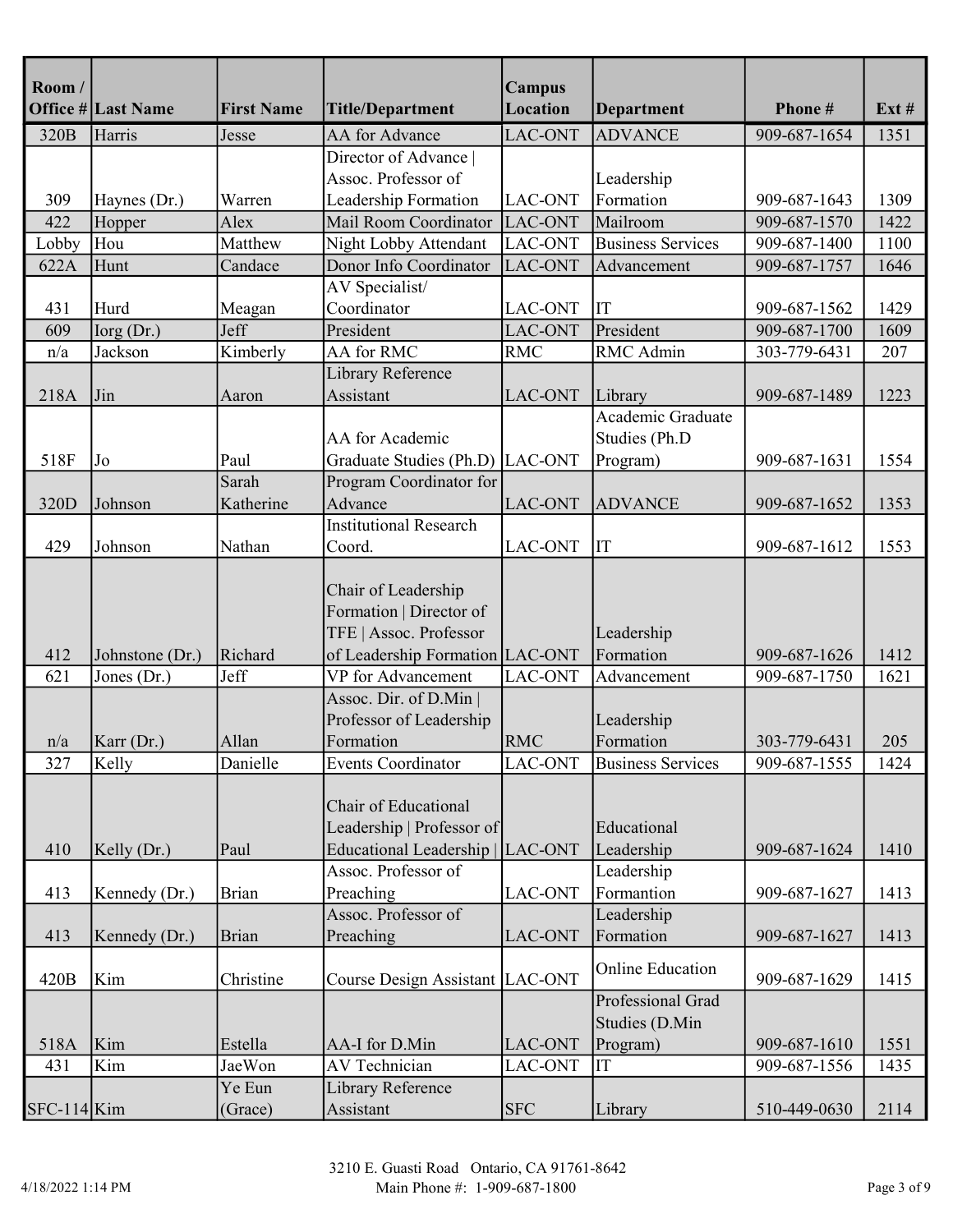| Room/         | <b>Office # Last Name</b> | <b>First Name</b>  | <b>Title/Department</b>                                                          | Campus<br><b>Location</b> | <b>Department</b>                   | Phone#       | $\mathbf{Ext} \, \mathbf{\#}$ |
|---------------|---------------------------|--------------------|----------------------------------------------------------------------------------|---------------------------|-------------------------------------|--------------|-------------------------------|
|               |                           |                    | Assoc Professor of                                                               |                           | Missions/Intercultur                |              |                               |
| 526           | Kim (Dr.)                 | Joeseph J.         | <b>Intercultural Education</b>                                                   | <b>LAC-ONT</b>            | al Studies                          | 909-687-1673 | 1526                          |
| n/a           | Klukas                    | Stephen            | Class Aide                                                                       | <b>PNWC</b>               | PNWC Admin.                         | 360-882-2200 | n/a                           |
| n/a           | Kuykendall (Dr.) Michael  |                    | Professor of NT Studies                                                          | <b>PNWC</b>               | <b>Biblical Studies</b>             | 360 882-2203 | n/a                           |
| n/a           | Lam                       | Joyce              | Donor Relationship<br>Coordinator                                                | <b>LAC-ONT</b>            | Advancement                         |              | 1624                          |
|               |                           |                    |                                                                                  |                           | Professional Grad<br>Studies (D.Min |              |                               |
| 518C          | Lee                       | Peter              | AA for D.Min                                                                     | <b>LAC-ONT</b>            | Program)                            | 909-687-1611 | 1552                          |
|               |                           |                    | Professional in                                                                  |                           |                                     |              |                               |
| 516           | Lee                       | Tony               | Residence                                                                        | <b>LAC-ONT</b>            | PIR                                 | 909-687-1675 | 1516                          |
|               |                           |                    | <b>Accounts Receivable</b>                                                       |                           |                                     |              |                               |
| 329A          | Levi                      | Elia               | Specialist                                                                       | <b>LAC-ONT</b>            | <b>Business Office</b>              | 909-687-1524 | 1329                          |
| n/a           | Lim                       | Valine             | AA for Arizona Campus AZC                                                        |                           | <b>AZC</b> Admin                    | 602-843-8544 | n/a                           |
| 317A          | Lin                       | Abraham            | AA for the CEB                                                                   | LAC-ONT                   | <b>CEB</b> Program                  | 909-687-1648 | 1317                          |
| 217B          | Litwak (Dr.)              | Kenneth            | Reference & Instruction<br>Librarian                                             | <b>LAC-ONT</b>            | Library                             | 909-687-1484 | 1219                          |
|               |                           |                    | AA for San Francisco                                                             |                           |                                     |              |                               |
| $SFC-209$ Liu |                           | Elisabeth          | Campus                                                                           | <b>SFC</b>                | <b>SFC</b> Admin                    | 510-449-0621 | 2209                          |
| 330           | $\rm{Lu}$                 | Esther             | <b>Staff Accountant</b>                                                          | <b>LAC-ONT</b>            | <b>Business Office</b>              | 909-687-1528 | 1330                          |
| 523           | Manriquez                 | Carola             | AA for the Kim School                                                            | <b>LAC-ONT</b>            | The Kim School                      | 909-687-1670 | 1523                          |
| 606           | Martin (Dr.)              | Michael            | VP of Educational<br>Effectiveness  <br>Distinguished Professor<br>of NT Studies | <b>LAC-ONT</b>            | <b>Biblical Studies</b>             | 909-687-1600 | 1507                          |
|               |                           |                    |                                                                                  |                           |                                     |              |                               |
| 604B          | Matthews                  | Denise             | AA for President's Wife LAC-ONT                                                  |                           | President's Office                  | 909-687-1704 | 1603                          |
|               |                           |                    | Director of Library<br>Services   Assoc.                                         |                           |                                     |              |                               |
|               | McCormick                 |                    | Professor of Theological                                                         |                           | Leadership                          |              |                               |
| 216           | (Dr.)                     | Jonathan           | Research                                                                         | <b>LAC-ONT</b>            | Formation                           | 909-687-1482 | 1216                          |
| n/a           | McDade                    | Danielle           | Library Reference<br>Assistant                                                   | <b>PNWC</b>               | <b>PNWC</b> Library                 |              | n/a                           |
| 431           | Melody                    | Cece               | AV Tech/Class Aide                                                               | <b>LAC-ONT</b>            | IT                                  | 909-687-1553 | 1433                          |
| 627           | Navarro                   | Joshua A.          | AA for Advancement                                                               | <b>LAC-ONT</b>            | Advancement                         | 909-687-1760 | 1627                          |
| 114D          | Oril                      | Kayla              | Assoc. Registrar                                                                 | LAC-ONT                   | <b>Student Services</b>             | 909-687-1460 | 1123                          |
|               |                           |                    | Director of Human                                                                |                           |                                     |              |                               |
| 336           | Palmer                    | Jennifer           | Resources                                                                        | <b>LAC-ONT</b>            | <b>Business Services</b>            | 909-687-1510 | 1336                          |
| 431           | Park                      | Isaac              | <b>AV Technician</b>                                                             | <b>LAC-ONT</b>            | IT                                  | 909-687-1557 | 1436                          |
|               |                           |                    | Library Reference                                                                |                           |                                     |              |                               |
| 218A          | Park                      | Kourtney           | Assistant                                                                        | <b>LAC-ONT</b>            | Library                             | 909-687-1489 | 1223                          |
| 317B          | Park                      | Hye Sung<br>(Lyhn) | AA for KEB                                                                       | LAC-ONT                   | KEB                                 | 909-687-1649 | 1320                          |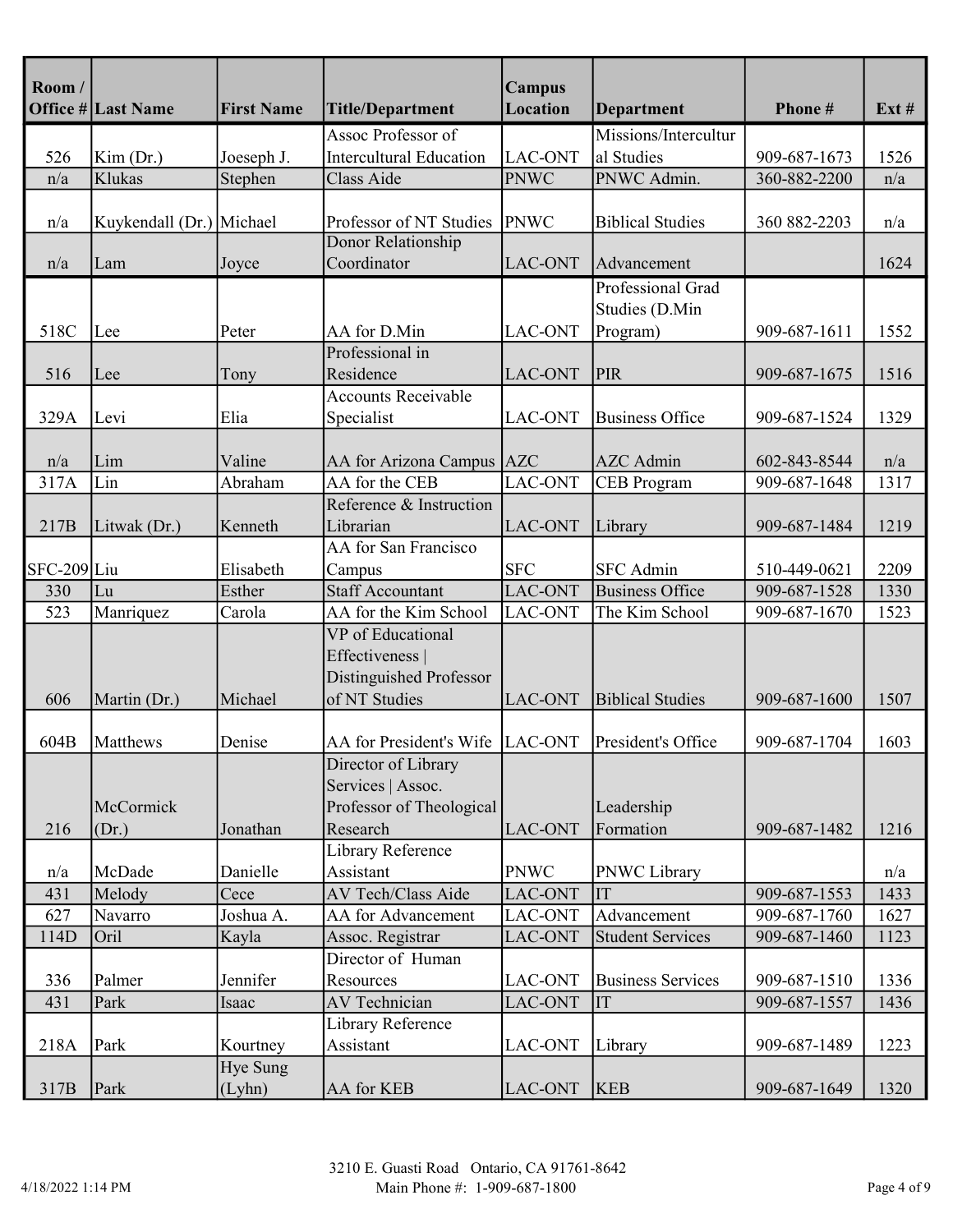| Room/ | <b>Office # Last Name</b> | <b>First Name</b> | <b>Title/Department</b>                  | <b>Campus</b><br><b>Location</b> | Department              | Phone#       | $\mathbf{Ext} \, \mathbf{\#}$ |
|-------|---------------------------|-------------------|------------------------------------------|----------------------------------|-------------------------|--------------|-------------------------------|
|       |                           |                   | Chair of                                 |                                  |                         |              |                               |
|       |                           |                   | Missions/Intercultural                   |                                  |                         |              |                               |
|       |                           |                   | Studies   Director of                    |                                  |                         |              |                               |
|       |                           |                   | Kim School   Professor                   |                                  | Missions/Intercultur    |              |                               |
| 525   | Pate (Dr.)                | Eddie             | of Evangelism                            | <b>LAC-ONT</b>                   | al Studies              | 909-687-1608 | 1513                          |
|       |                           |                   | Director of Information                  |                                  |                         |              |                               |
| 430   | Polcyn                    | <b>Steve</b>      | Technology                               | <b>LAC-ONT</b>                   | IT                      | 909-687-1550 | 1430                          |
|       |                           |                   |                                          |                                  |                         |              |                               |
| N/A   | Prescott                  | Glen              | <b>Assistant Dmin Director</b>           | <b>LAC-ONT</b>                   | <b>DMin</b>             | N/A          | N/A                           |
|       |                           |                   | Exec. Assistant to the                   |                                  |                         |              |                               |
| 607   | Rafferty                  | Bethany           | President                                | <b>LAC-ONT</b>                   | President's Office      | 909-687-1701 | 1607                          |
| N/A   | Ramos                     | Raul              | <b>Facilities Assistant</b>              | <b>LAC-ONT</b>                   | Facilities              | N/A          | N/A                           |
|       |                           |                   | Assoc. Professor of                      |                                  | Historical/Theologic    |              |                               |
| 409   | Rathel (Dr.)              | David             | Christian Theology                       | LAC-ONT                          | al Studies              | 909-687-1623 | 1409                          |
|       |                           |                   | Assoc. Director of<br>Professor Graduate |                                  |                         |              |                               |
|       |                           |                   | Studies (D.Min)                          |                                  |                         |              |                               |
|       |                           |                   | Professor of Leadership                  |                                  | Leadership              |              |                               |
| 511   | Reed (Dr.)                | J.T.              | Formation                                | <b>LAC-ONT</b>                   | Formation               | 909-687-1606 | 1511                          |
| 622D  | Robenolt                  | Courtney          | Digital Media Specialist                 | LAC-ONT                          | Communications          | 909-687-1754 | 1643                          |
|       |                           |                   |                                          |                                  |                         |              |                               |
|       |                           |                   | <b>Online Student</b>                    |                                  |                         |              |                               |
| 417C  | Rodriguez                 | Diana             | Community Coordinator  LAC-ONT           |                                  | <b>Online Education</b> | 909-687-1630 | 1416                          |
|       |                           |                   |                                          |                                  | Historical /            |              |                               |
| N/A   | Rodriguez                 | Miguel            | <b>Grant Coordinator</b>                 | <b>LAC-ONT</b>                   | Theological Studies     |              |                               |
|       |                           |                   | Director of                              |                                  |                         |              |                               |
| 624   | Sanders                   | Tyler             | Communications                           | <b>LAC-ONT</b>                   | Communications          | 909-687-1753 | 1642                          |
| 112   | Schweitzer                | Cameron           | Director of Enrollment                   | <b>LAC-ONT</b>                   | <b>Student Services</b> | 909-687-1457 | 1120                          |
| 114C  | Seo                       | Kyle              | <b>Enrollment Specialist</b>             | <b>LAC-ONT</b>                   | <b>Student Services</b> | 909-687-1455 | 1112                          |
|       |                           |                   | Regional Librarian for                   |                                  |                         |              |                               |
| n/a   | Seuell                    | Ashley            | <b>PNWC</b>                              | <b>PNWC</b>                      | <b>PNWC</b> Library     | 360 882-2202 | n/a                           |
| Lobby | Smith                     | Kourtney          | Lobby Attendant                          | LAC-ONT                          | Library                 | 909-687-1400 | 1100                          |
|       |                           |                   | Assoc. Professor of OT                   |                                  |                         |              |                               |
| n/a   | Smith (Dr.)               | Paul              | Studies                                  | AZC                              | <b>Biblical Studies</b> | 602-843-8544 | n/a                           |
|       |                           | Tricianne         | Regional Librarian for<br><b>AZC</b>     | AZC                              | Library                 | 602-843-8544 | n/a                           |
| n/a   | Spacht                    |                   | Director of SF Campus                    |                                  |                         |              |                               |
|       |                           |                   | Assoc. Professor of                      |                                  | Leadership              |              |                               |
|       | $SFC-217$ Stabenow (Dr.)  | Max               | Leadership Formation                     | ${\rm SFC}$                      | Formation               | 510-449-0640 | 2217                          |
|       |                           | Amanda            |                                          |                                  |                         |              |                               |
| 114B  | Stallings                 | (Mandie)          | <b>Enrollment Specialist</b>             | <b>LAC-ONT</b>                   | <b>Student Services</b> | 909-687-1462 | 1125                          |
|       |                           |                   | Professor of Christian                   |                                  | Leadership              |              |                               |
| 307   | Steele (Dr.)              | Debbie            | Counseling                               | <b>LAC-ONT</b>                   | Formation               | 909-687-1641 | 1307                          |
|       |                           |                   | VP of Academic                           |                                  |                         |              |                               |
|       |                           |                   | Services   Dean of the                   |                                  |                         |              |                               |
|       |                           |                   | Faculty   Professor of                   |                                  |                         |              |                               |
| 507   | Stewart (Dr.)             | Alex              | NT Studies                               | <b>LAC-ONT</b>                   | <b>Biblical Studies</b> | 909-687-1602 | 1505                          |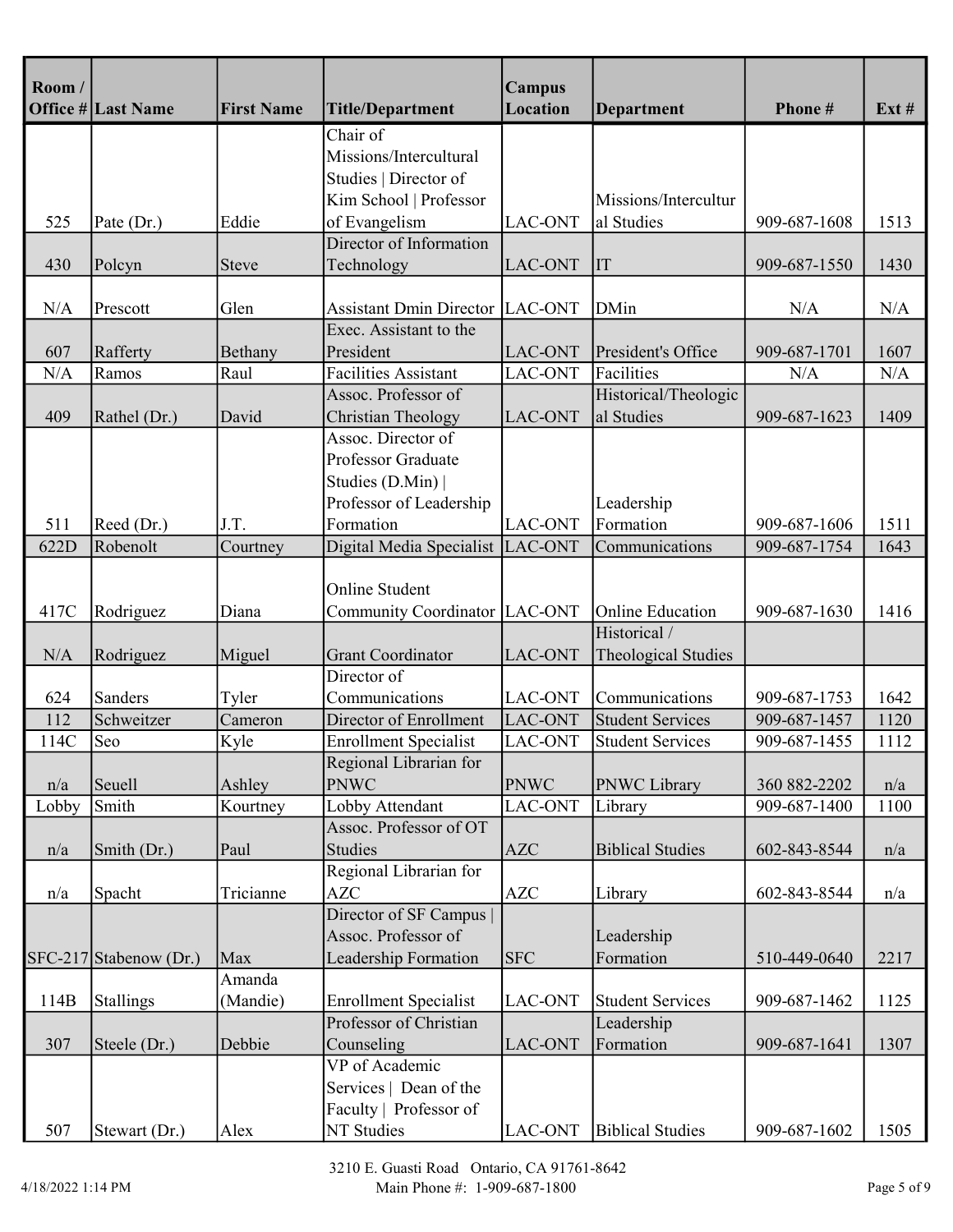| Room/ | <b>Office # Last Name</b> | <b>First Name</b> | <b>Title/Department</b>                                                                                    | Campus<br>Location | <b>Department</b>         | Phone#        | $\mathbf{Ext} \, \mathbf{\#}$ |
|-------|---------------------------|-------------------|------------------------------------------------------------------------------------------------------------|--------------------|---------------------------|---------------|-------------------------------|
| n/a   | Sun                       | Melodie           | <b>Teaching Assistant</b>                                                                                  | <b>RMC</b>         | RMC Admin.                | Remote Worker | n/a                           |
|       |                           |                   | Director of Student                                                                                        |                    |                           |               |                               |
| 111   | Tanigawa                  | Shane             | Services                                                                                                   | <b>LAC-ONT</b>     | <b>Student Services</b>   | 909-687-1454  | 1111                          |
|       |                           |                   | Director of Academic<br><b>Graduate Studies</b><br>Program (Ph.D)                                          |                    |                           |               |                               |
| 509   | Taylor (Dr.)              | John W.           | Professor of NT                                                                                            | LAC-ONT            | <b>Biblical Studies</b>   | 909-687-1604  | 1509                          |
| Lobby | Thrasher                  | Karen             | Lobby Attendant                                                                                            | <b>LAC-ONT</b>     | <b>Business Services</b>  | 909-687-1400  | 1100                          |
| 341   | Tong                      | Raymond           | <b>VP</b> of Business Services LAC-ONT                                                                     |                    | <b>Business Services</b>  | 909-687-1513  | 1342                          |
| 414   | Ulmer $(Dr.)$             |                   | Professor of Educational<br>Leadershp                                                                      | <b>LAC-ONT</b>     | Educational<br>Leadership | 909-687-1653  | 1414                          |
| 513   | Van Wyk                   | Dwayne<br>Jessica | PIR (Fall 2021)                                                                                            | <b>LAC-ONT</b>     | The Kim School            | 909-687-1672  | 1525                          |
|       |                           |                   |                                                                                                            |                    |                           |               |                               |
|       |                           |                   | Director of RMC                                                                                            |                    |                           |               |                               |
| n/a   | Veteto (Dr.)              | <b>Steve</b>      | Professor of NT Studies RMC                                                                                |                    | <b>Biblical Studies</b>   | 303-779-6431  | 206                           |
| 338C  | Voyu                      | Joana             | Payroll Specialist                                                                                         | <b>LAC-ONT</b>     | <b>Business Services</b>  | 909-687-1511  | 1343                          |
| 406   | Watson (Dr.               | Gregg             | <b>Chair of Biblical Studies</b><br>Assoc. Dean of<br>Academic Svcs.  <br>Professor of OT Studies  LAC-ONT |                    | <b>Biblical Studies</b>   | 909-687-1620  | 1406                          |
| 331   | Weaver                    | Harry             | Director of Finance                                                                                        | <b>LAC-ONT</b>     | <b>Business Office</b>    | 909-687-1520  | 1331                          |
| 407   | Wegner (Dr.)              | Paul              | Distinguished Professor<br>of OT Studies                                                                   | <b>LAC-ONT</b>     | <b>Biblical Studies</b>   | 909-687-1621  | 1407                          |
| 512   | Wilson (Dr.)              | Jim               | Director of Professor<br><b>Graduate Studies</b><br>$(D.Min)$ Professor of<br>Leadership Formation         | LAC-ONT            | Leadership<br>Formation   | 909-687-1607  | 1512                          |
| 308   | Wong $(Dr.)$              | Alicia            | Director of Women's<br>Program   Assoc.<br>Professor of Women's<br>Ministry                                | <b>LAC-ONT</b>     | Leadership<br>Formation   | 909-687-1642  | 1308                          |
|       |                           |                   | Regional Librarian for                                                                                     |                    |                           |               |                               |
|       | $SFC-115$ Wong (Dr.)      | Jonathan          | <b>SFC</b>                                                                                                 | <b>SFC</b>         | Library                   | 510-449-0622  | 2115                          |
| 217D  | Yang                      | Patsy             | Digital Services<br>Librarian                                                                              | <b>LAC-ONT</b>     | Library                   | 909-687-1486  | 1221                          |
| 510   | Yang (Dr.)                | Kon               | Professor of OT Studies                                                                                    | LAC-ONT            | <b>Biblical Studies</b>   | 909-687-1605  | 1510                          |
| 218A  | Yepiz                     | Alex              | Collection Librarian                                                                                       | <b>LAC-ONT</b>     | Library                   | 909-687-1487  | 1218                          |

|      |               | Cataloging Services  |                 |         |              |      |
|------|---------------|----------------------|-----------------|---------|--------------|------|
| 217C | <b>VACANT</b> | Librarian            | LAC-ONT         | Library | 909-687-1485 | 1220 |
|      |               | Library Reference    |                 |         |              |      |
| 218A | <b>VACANT</b> | Assistant            | LAC-ONT Library |         | 909-687-1489 | 1223 |
| 431  |               | Senior IT Specialist | LAC-ONT         |         | 909-687-1552 | 1431 |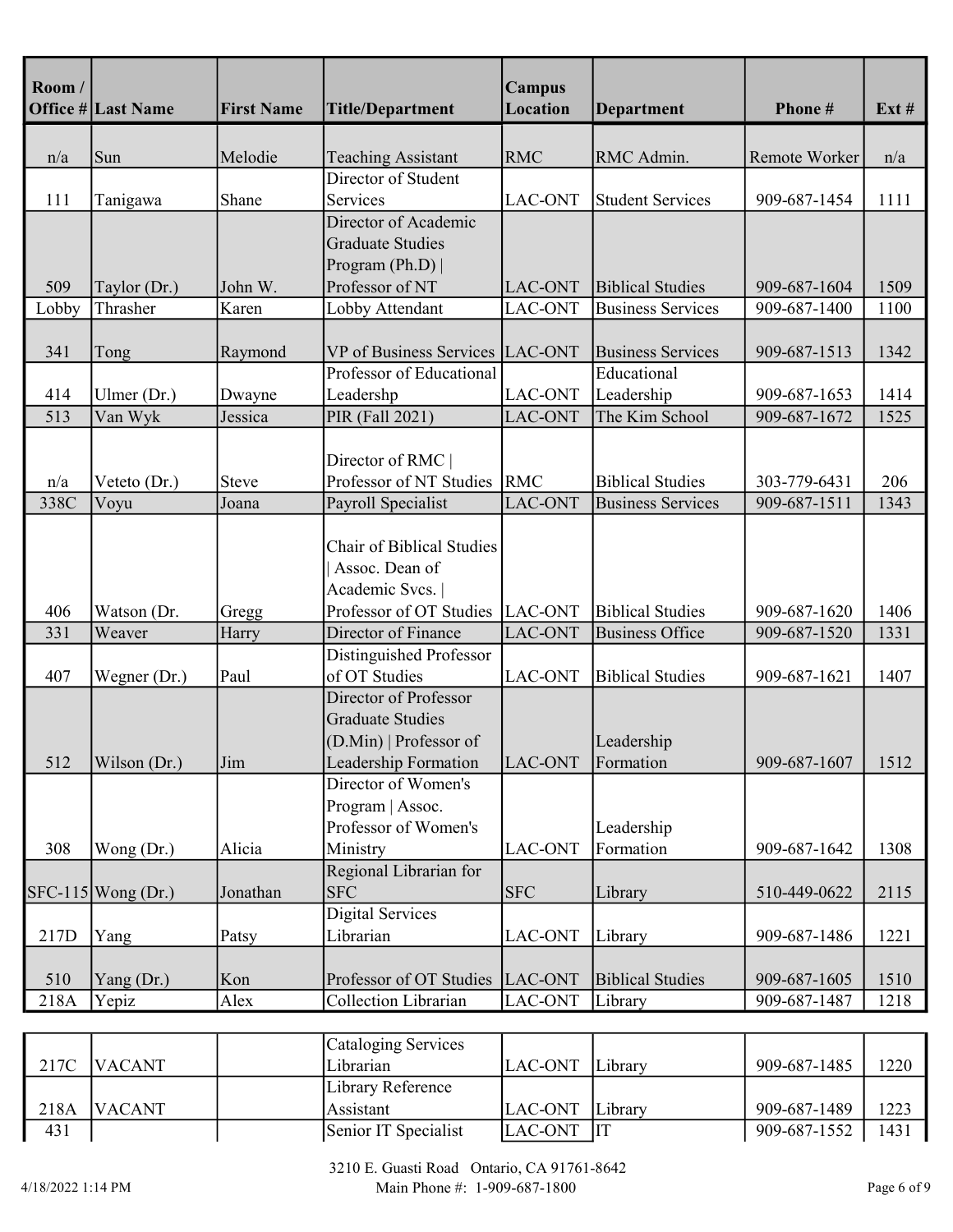| Room/ | <b>Office # Last Name</b> | <b>First Name</b> | Title/Department       | Campus<br>Location | Department              | Phone #      | $\operatorname{Ext}$ # |
|-------|---------------------------|-------------------|------------------------|--------------------|-------------------------|--------------|------------------------|
|       |                           |                   | Regional Librarian for |                    |                         |              |                        |
| n/a   | <b>VACANT</b>             |                   | <b>AZC</b>             | AZC                | Library                 | 602-843-8544 | n/a                    |
|       |                           |                   | Admin. Technology      |                    |                         |              |                        |
| 431   | <b>VACANT</b>             |                   | Specialist             | <b>LAC-ONT</b>     | lІT                     | 909-687-1552 | 1431                   |
|       |                           |                   | Course                 |                    |                         |              |                        |
|       |                           |                   | Design/Marketing       |                    | <b>Online Education</b> |              |                        |
| 420B  | <b>VACANT</b>             |                   | Coord.                 | <b>LAC-ONT</b>     |                         | 909-687-1629 | 1415                   |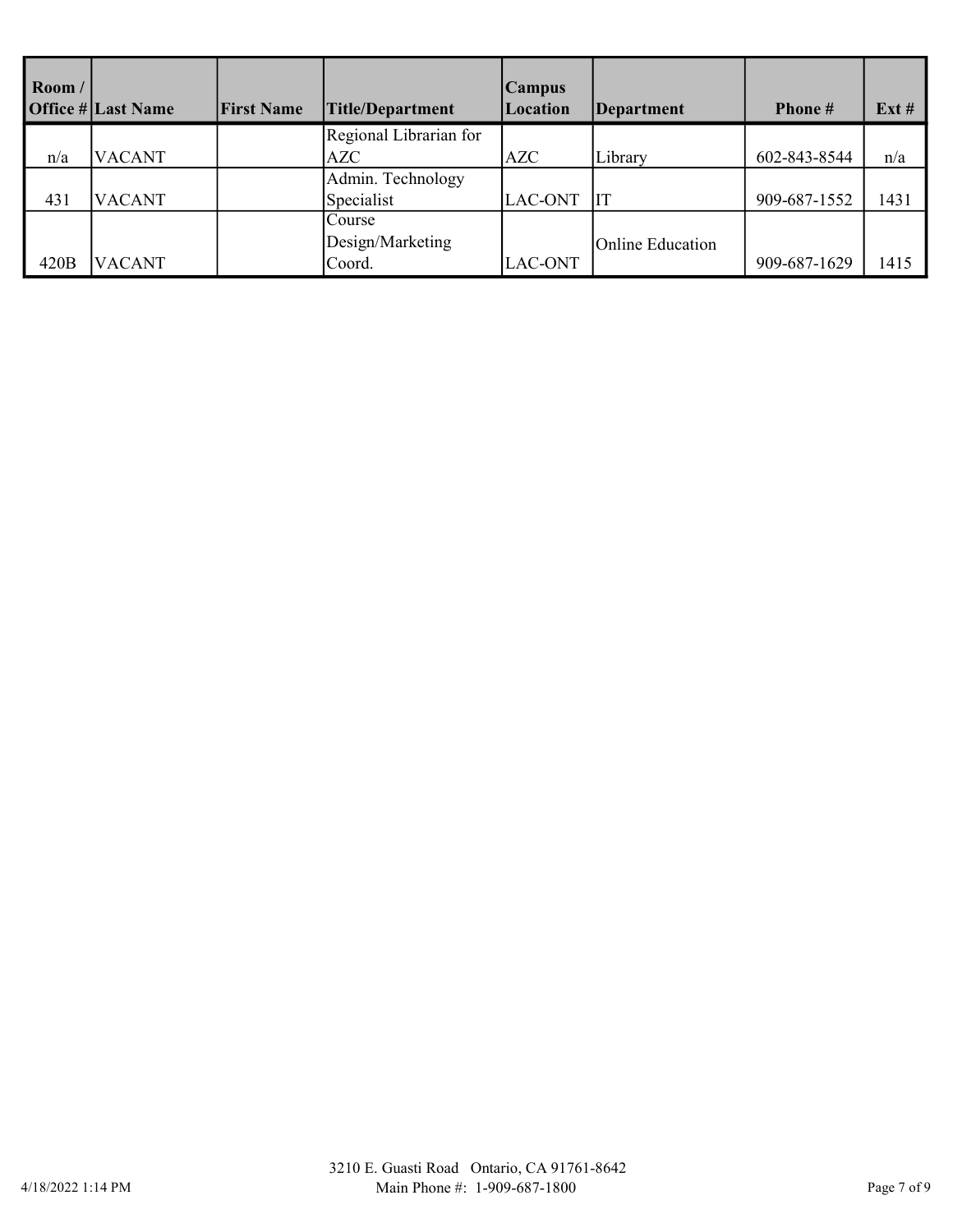| Room/              | <b>Office #</b> Last Name                                | <b>First Name</b> | Title/Department               | <b>Campus</b><br>Location | Department        | Phone #            | $\mathbf{Ext} \, \mathbf{\#}$ |  |  |  |
|--------------------|----------------------------------------------------------|-------------------|--------------------------------|---------------------------|-------------------|--------------------|-------------------------------|--|--|--|
|                    | <b>The Inland Empire Baptist Association (5th Floor)</b> |                   |                                |                           |                   |                    |                               |  |  |  |
| <b>Room</b><br>No. | <b>Last Name</b>                                         | <b>First Name</b> | <b>Title</b>                   | <b>Location</b>           | <b>Department</b> | <b>Direct Dial</b> | Ext.                          |  |  |  |
| 545                | Lackey                                                   | Brenda            | <b>Office Manager</b>          | <b>ONT</b>                | <b>IEBA</b>       | 909-687-1360       | 5545                          |  |  |  |
| 540                | Lackey                                                   | Deryl             | Director of Missions           | <b>ONT</b>                | <b>IEBA</b>       | 909-687-1361       | 5540                          |  |  |  |
| 544                | Mantzey                                                  | Angie             | Graphics Specialist            | <b>ONT</b>                | <b>IEBA</b>       | 909-687-1365       | 5544                          |  |  |  |
| 543                | Medina                                                   | Claudio           | Assoc. Director of<br>Missions | <b>ONT</b>                | <b>IEBA</b>       | 909-687-1364       | 5543                          |  |  |  |

|                    |                  |                                    | The Baptist Foundation of California (6th Floor)                                     |                         |                    |                    |      |
|--------------------|------------------|------------------------------------|--------------------------------------------------------------------------------------|-------------------------|--------------------|--------------------|------|
|                    |                  |                                    | <b>NOTE: These extension numbers cannot be dialed directly from Gateway numbers;</b> |                         |                    |                    |      |
| <b>Room</b><br>No. | <b>Last Name</b> | <b>First Name</b>                  | <b>Title</b>                                                                         | <b>Location</b>         | <b>Department</b>  | <b>Direct Dial</b> | Ext. |
| n/a                |                  | <b>RECEPTION</b> (Main Local Line) |                                                                                      |                         |                    | 909-738-4000       | 350  |
| n/a                |                  | <b>Toll Free Line</b>              |                                                                                      |                         |                    | 877-322-1001       | 350  |
| n/a                |                  | Email: info@bfcal.org              |                                                                                      |                         |                    | n/a                | n/a  |
|                    |                  |                                    |                                                                                      |                         |                    |                    |      |
| 645                | Coates           | Courtney                           | Chief Legal Officer                                                                  | <b>ONT</b>              | Foundation         | 909-475-7907       | 115  |
|                    |                  |                                    | <b>VP/Chief Investment</b>                                                           |                         |                    |                    |      |
| 650                | Duncan           | Robert                             | Officer                                                                              | <b>ONT</b>              | Foundation         | 909-635-6342       | 342  |
| n/a                | Fontes           | Tatiana                            | Accountant                                                                           | ONT                     | Foundation         | 909-635-6909       | 104  |
| 646                | Frailey          | <b>Bradley</b>                     | Controller                                                                           | ONT                     | Foundation         | 909-635-6910       | 110  |
| n/a                | Ginoza           | Jennifer                           | Director of Marketing                                                                | ONT                     | Foundation         | 909-635-6341       | 341  |
| n/a                | Hamilton         | Laura                              | <b>Executive Assistant</b>                                                           | <b>ONT</b>              | Foundation         | 909-635-6903       | 148  |
|                    |                  |                                    | Area Representative -                                                                |                         |                    |                    |      |
| n/a                | Hitchcock        | <b>Bruce</b>                       | Advancement                                                                          | <b>ONT</b>              | Foundation         | 714-420-1092       | n/a  |
| n/a                | Hixson           | Becky                              | Receptionist                                                                         | <b>ONT</b>              | Foundation         | n/a                | 350  |
|                    |                  |                                    | President & Chief                                                                    |                         |                    |                    |      |
| 654                | Jarboe           | Jonathan                           | <b>Executive Officer</b>                                                             | <b>ONT</b>              | Foundation         | 909-635-6955       | 155  |
|                    |                  |                                    | SVP & Chief Operating                                                                |                         |                    |                    |      |
| 651                | Jones            | Tom                                | Officer                                                                              | <b>ONT</b>              | Foundation         | 909-738-4004       | 102  |
| n/a                | Martinez         | Christina                          | Loan Administrator                                                                   | <b>ONT</b>              | Foundation         | 909-635-6908       | 103  |
|                    |                  |                                    | VP & Chief Financial                                                                 |                         |                    |                    |      |
| 647                | Ong              | Ernest                             | Officer                                                                              | <b>ONT</b>              | Foundation         | 909-738-4002       | 121  |
|                    |                  |                                    | VP & Chief Credit                                                                    |                         |                    |                    |      |
| 645                | Salter           | Ty                                 | Officer                                                                              | <b>ONT</b>              | Foundation         | 909-738-4003       | 111  |
| 649                | Sams             | Stephanie                          | <b>Trust Administrator</b>                                                           | <b>ONT</b>              | Foundation         | 909-635-6904       | 193  |
|                    |                  |                                    | Operations Officer &                                                                 |                         |                    |                    |      |
| 648                | Willis           | Nancy                              | Corporate Secretary                                                                  | <b>ONT</b>              | Foundation         | 909-635-6902       | 127  |
|                    |                  |                                    | The Baptist Foundation of California - Fresno Location                               |                         |                    |                    |      |
|                    |                  |                                    | <b>678 E. Shaw Ave.</b>                                                              | <b>Fresno, CA 93710</b> |                    |                    |      |
| n/a                | Griffin          | Doug                               | VP & General Counsel                                                                 | Fresno                  | Foundation-Fresno  | 559-323-3588       | 188  |
|                    |                  |                                    | <b>Trust Development</b>                                                             |                         |                    |                    |      |
| n/a                | Hernandez        | Audrey                             | Assistant                                                                            | Fresno                  | Foundation-Fresno  | 559-323-3501       | 101  |
|                    |                  |                                    | <b>Trust Operations Legal</b>                                                        |                         |                    |                    |      |
| n/a                | Horn             | Becky                              | Assistant                                                                            | Fresno                  | Froundation-Fresno | 559-323-3531       | 131  |